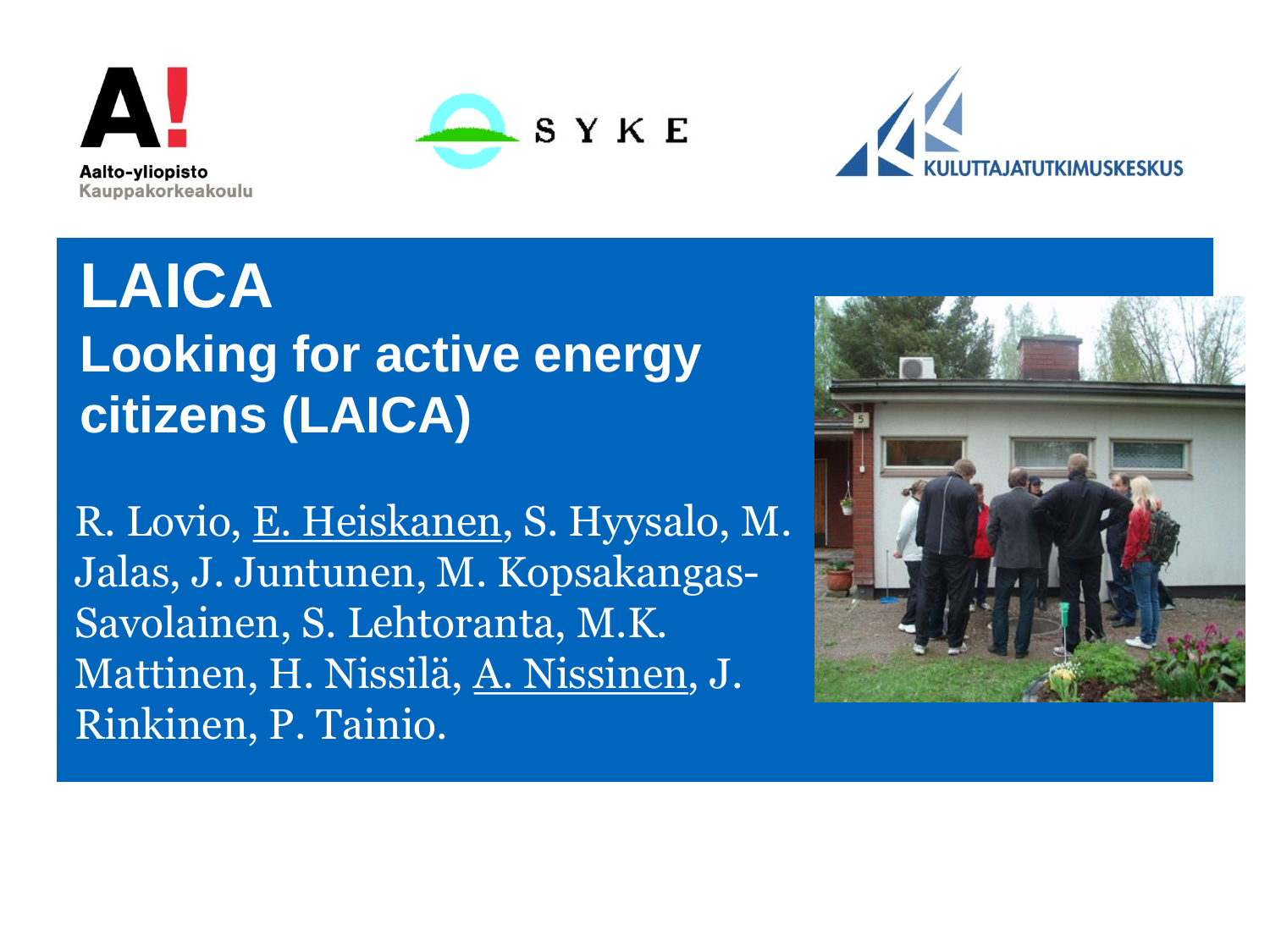#### **LAICA team**







**Raimo Lovio Sampsa Hyysalo Mikko Jalas Jouni Juntunen Jenny Rinkinen** [@aalto.fi]

**Ari Nissinen Maria Kopsakangas-Savolainen Suvi Lehtoranta Maija Mattinen Pasi Tainio** [@ymparisto.fi]

**Eva Heiskanen**  [@ncrc.fi]

> **Funded by Academy of Finland Research programme on climate change, FICCA, 2011-2014**

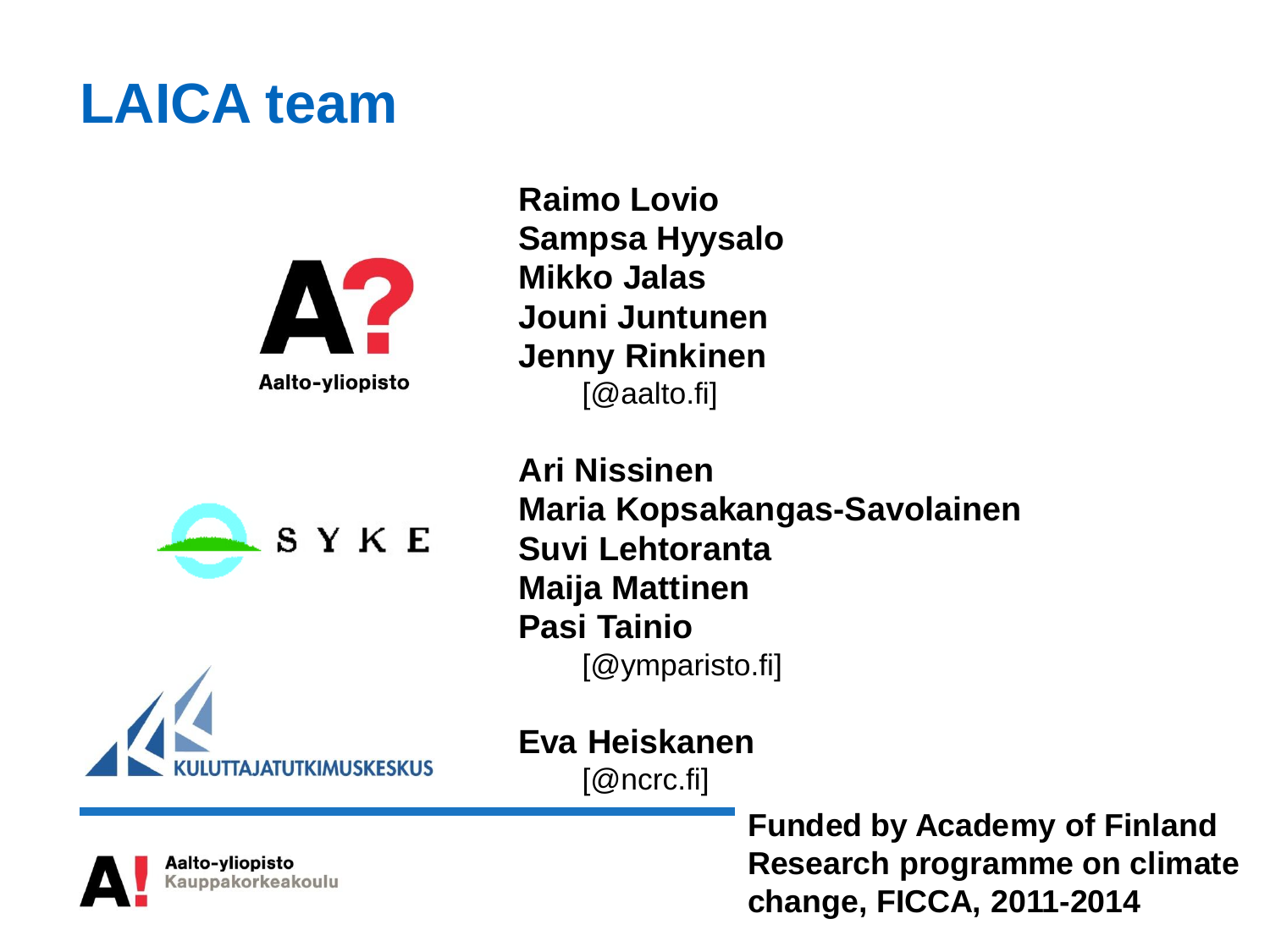## **Why LAICA?**

- LAICA explores an alternative to traditional top-down approach to climate policy & the linear model of innovation diffusion
- Diffusion is a process of local (re)invention
	- $\triangleright$  necessary for technology to become accepted
	- $\triangleright$  necessary for technology to become useful and owned
	- $\triangleright$  can also enhance quality, expand the scope of tech solutions
- User innovation can also offer ownership and local meaning to the abstract global problem of climate change mitigation
- **People are not just 'targets' or victims but active players!**



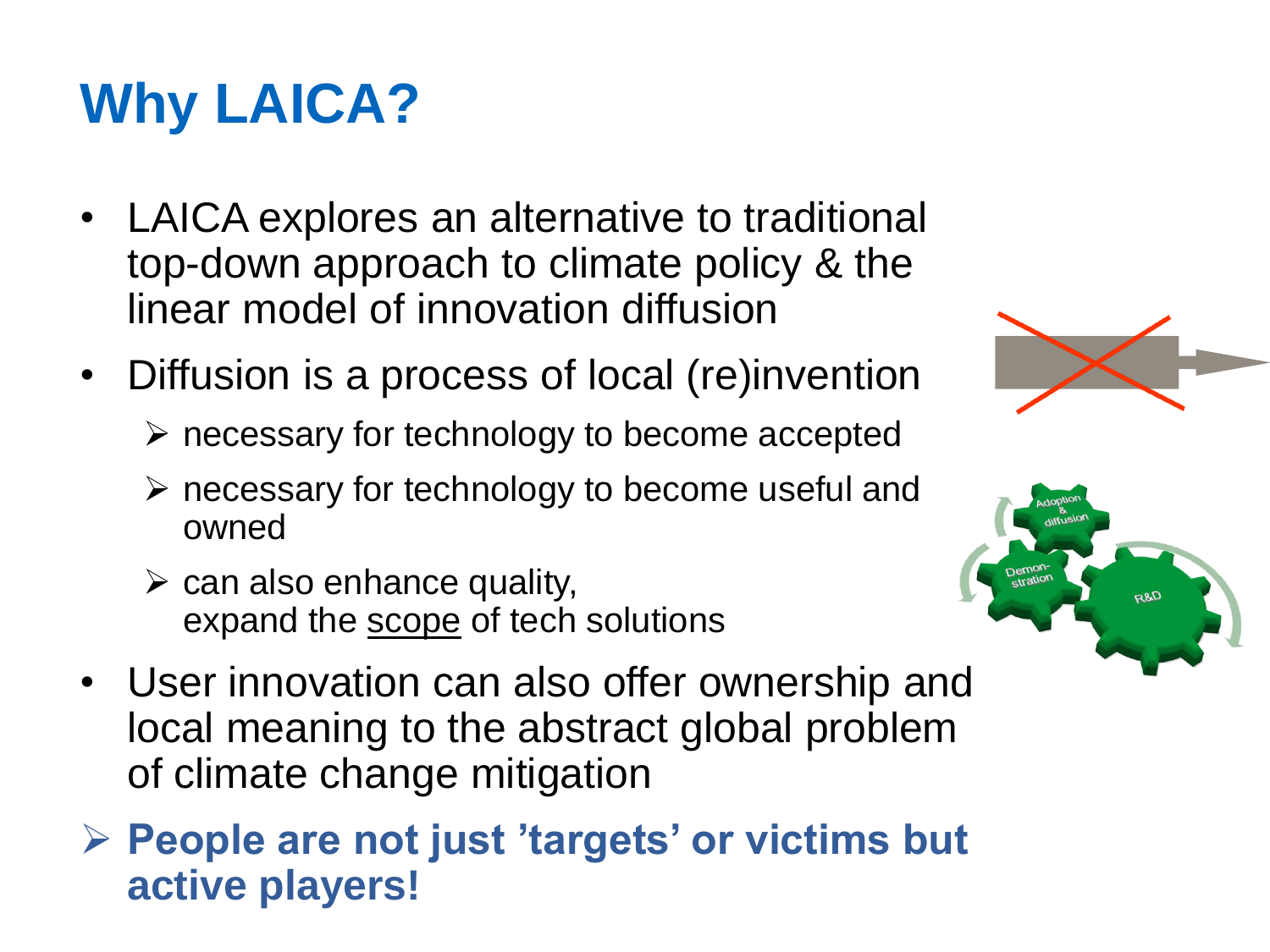### **Finland's 1,1 million detached homes as "innovation environments"**

- Completely new inventions
- Improvement and modification of existing technology to local conditions
- Combinations of existing technology in appropriate ways for user needs
- Domestication, learning to use, sensemaking, adaption of/to everyday life
- Innovations-in-practice: new ways of using the building, organizing one's life, organizing social relations

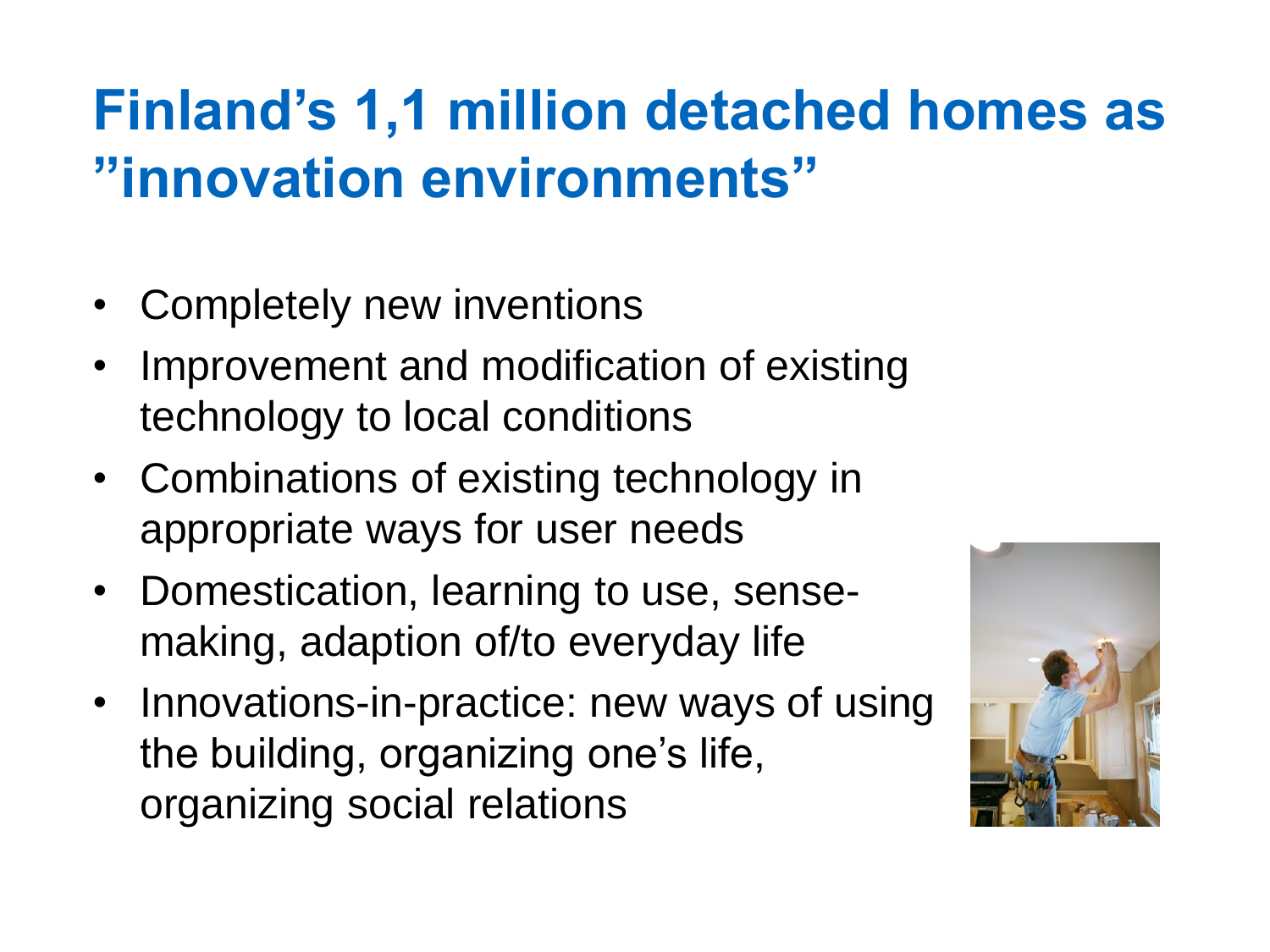### **Aims of LAICA**

- A. Identify and assess citizens' roles in shaping, configuring and locally adapting innovative solutions for energy saving and distributed renewable energy
- B. Identify sources and stimuli for low-carbon innovations, including crises and exceptional weather conditions
- C. Identify citizen-driven and local solutions that have a potential to mitigate climate change on the national level
- D. Examine pathways for their transfer among users and promote uptake of solutions via interventions
- E. As a synthesis: participate in rescaling and reframing of climate policy so that local and citizens' everyday activities are included.

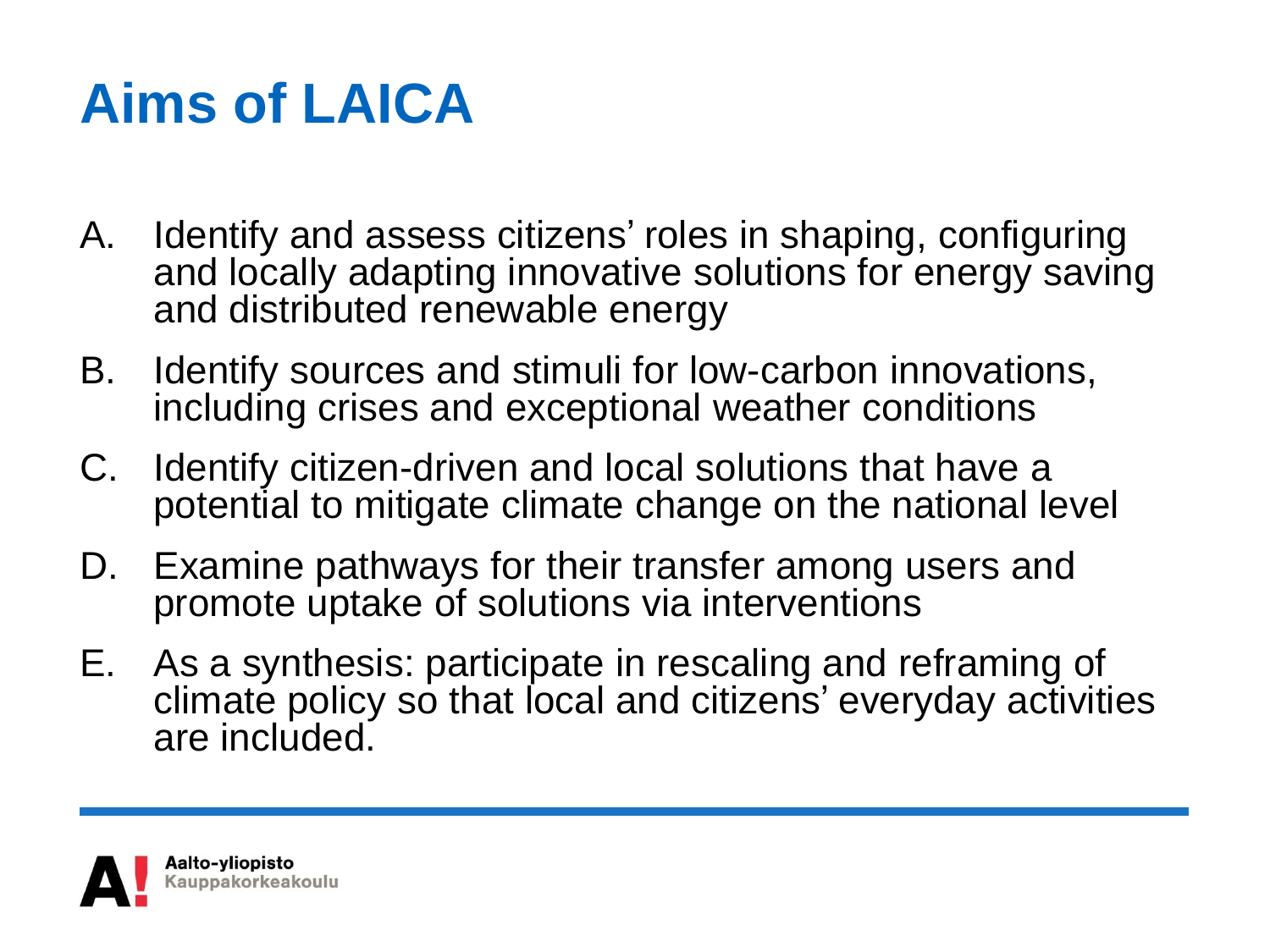**A. Identify and assess citizens' roles in shaping, configuring and locally adapting innovative solutions for energy saving and distributed renewable energy**

- More than 200 user innovations identified in heat pumps, pellet burning systems, solar collectors and solar photovoltaic systems in citizen-run discussion forums
- Forums facilitate innovations in practice, in adopting and combining renewable heating solutions, assisting in domestication pathways of new technologies

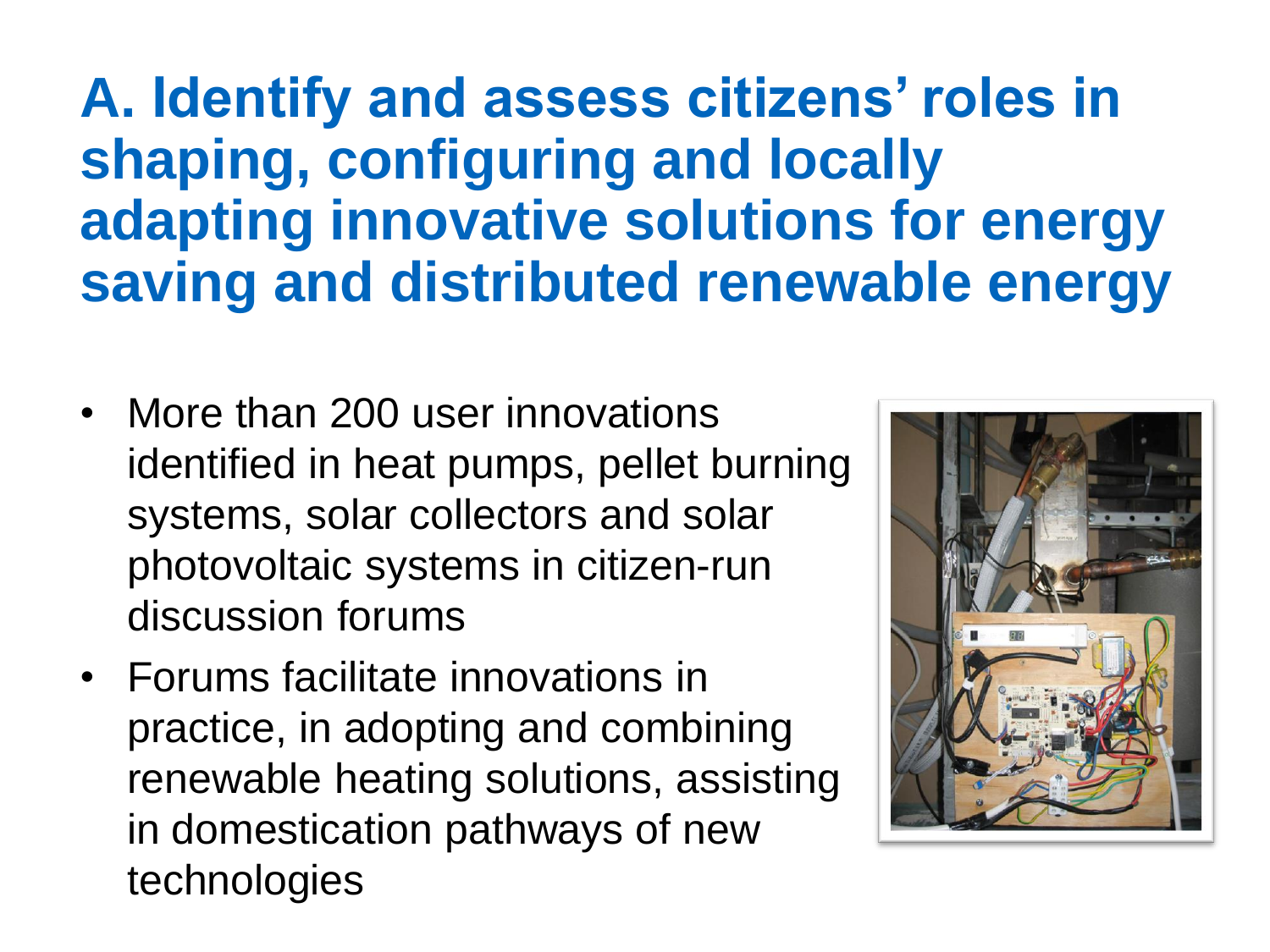### **B. Identify sources and stimuli for lowcarbon innovations, including crises and exceptional weather conditions**

- Stability is the norm, and everyday practices are seldom challenged by distant problems like climate change
- Other more local crises explored via diary data & practice studies:
	- power cuts and cold/hot winters usually occasion only short-term measures to reinstate the status quo
	- ownership changes of detached homes are a moment for "opportunistic climate policy", bringing in new evaluation criteria

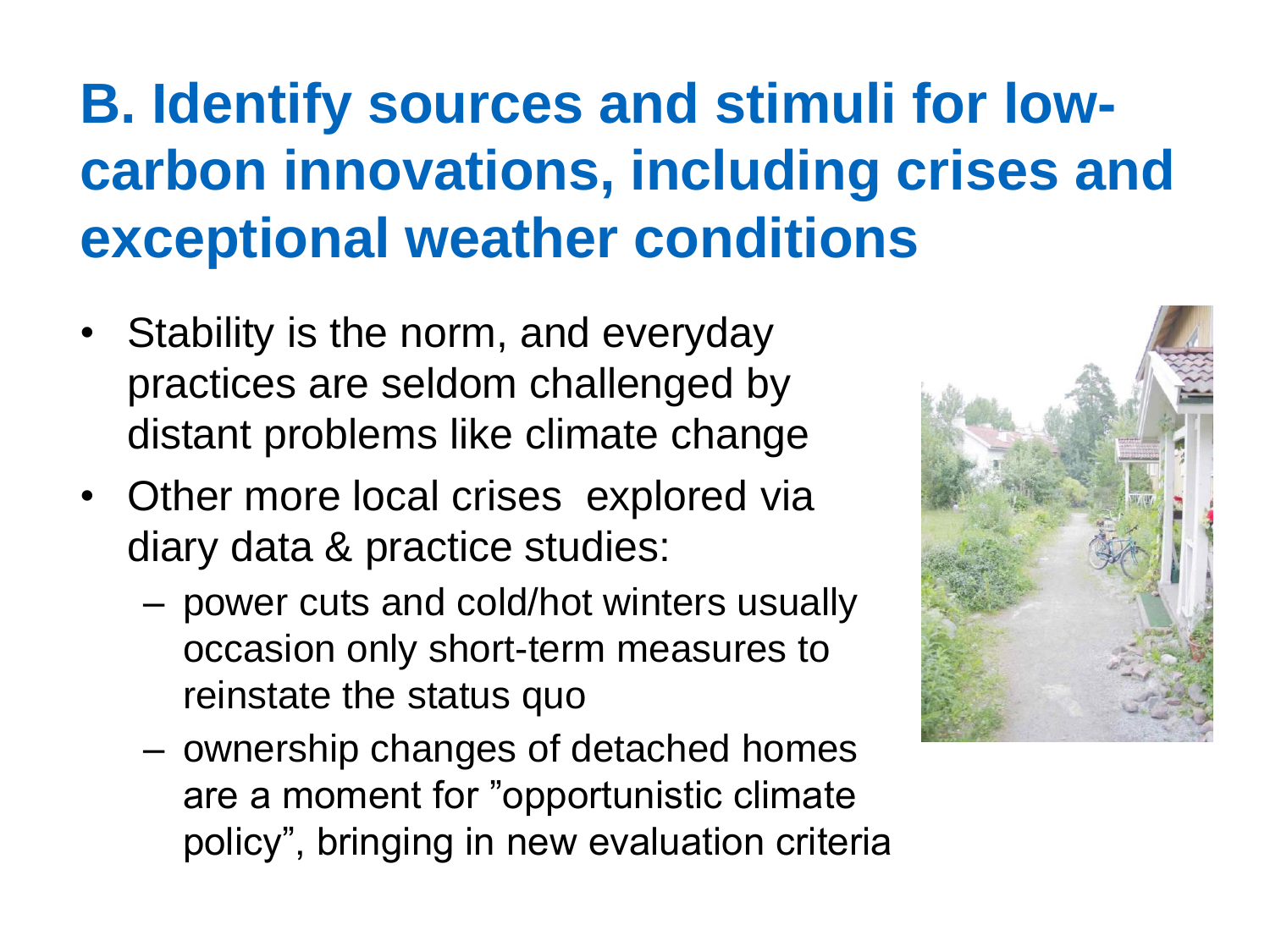#### **C. Identify citizen-driven and local solutions that have potential to mitigate climate change on the national level**

Decrease in emissions due to measures in a 'typical' house using direct electricity for space heating (from top): installation of ground-air heat pump (40 %), solar heat collectors (10 %), air-air heat pump (30 %), timing of washing machine use (1 %), energyefficient appliances (7 %), habits (8 %), renovations (20 %) .

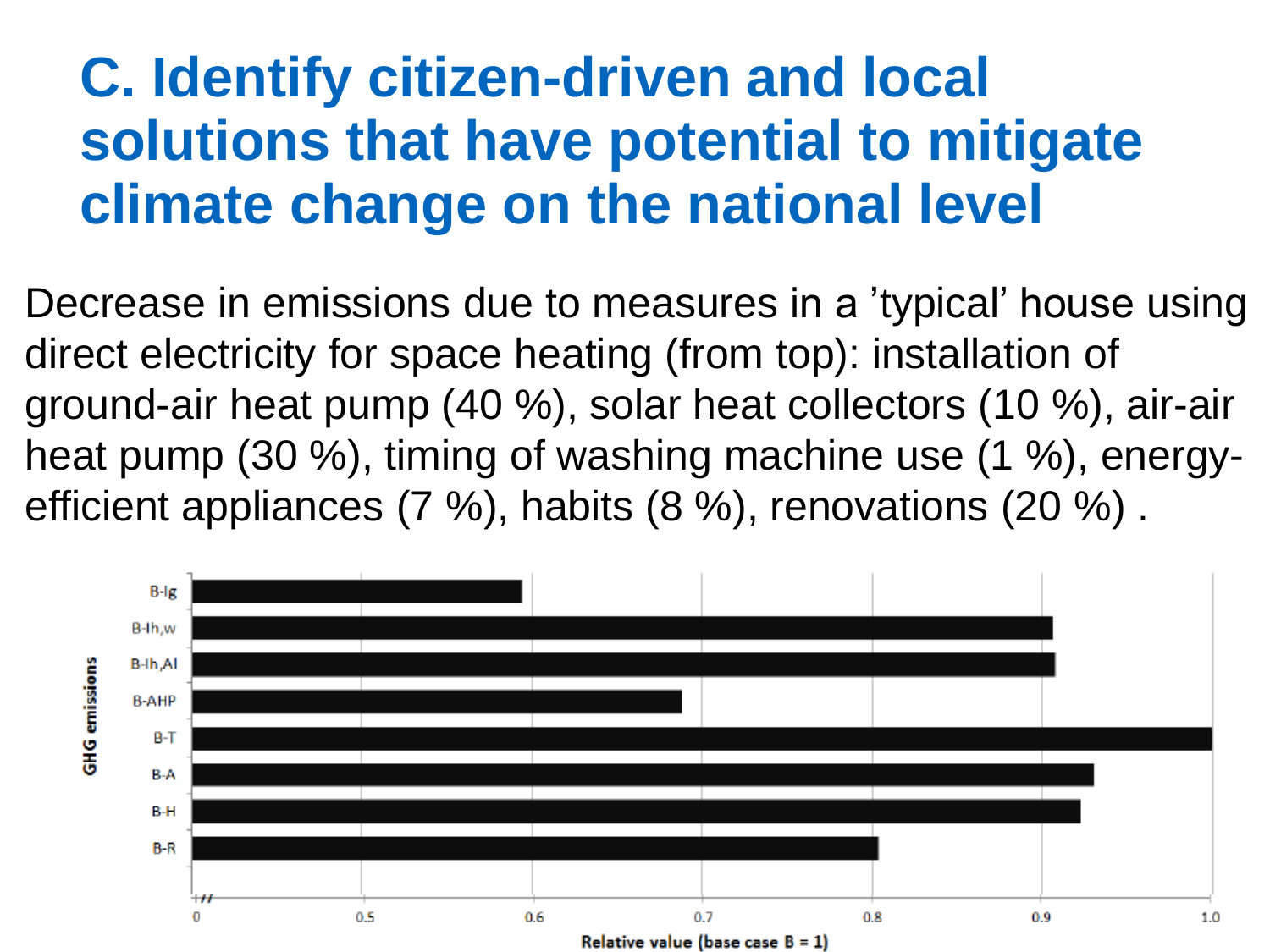### **C/2: Modeling and visualization of residential sector energy consumption and greenhouse gas emissions**



- based on national building register ('RHR') and new version of the model EKOREM by TUT (Juhani Heljo et al.)
- Mattinen, Heljo et al. 2014. Journal of Cleaner Production 81: 70-80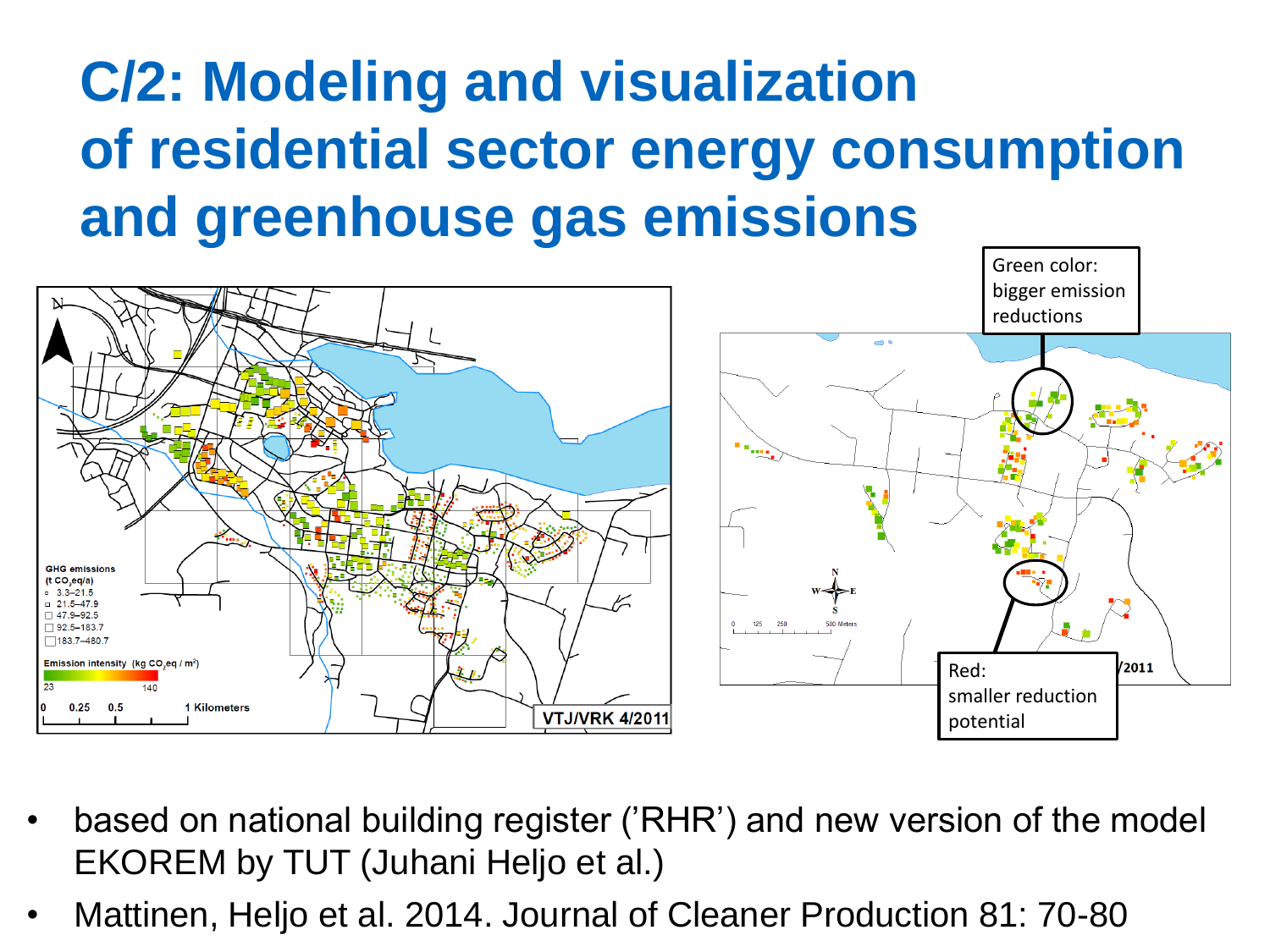### **D. Examine pathways for their transfer among users & promote uptake**

- 1. Open Homes events sharing of experiences of new solutions among neighbours tested in three municipalities
- 2. Courses impacts of solar heater self-build courses
- 3. Banks role of local co-operative and savings banks in the transfer of new energy solutions
- 4. Local discussion events based on maps of energy use by neighbourhood
- 5. Joint procurement of solar panels



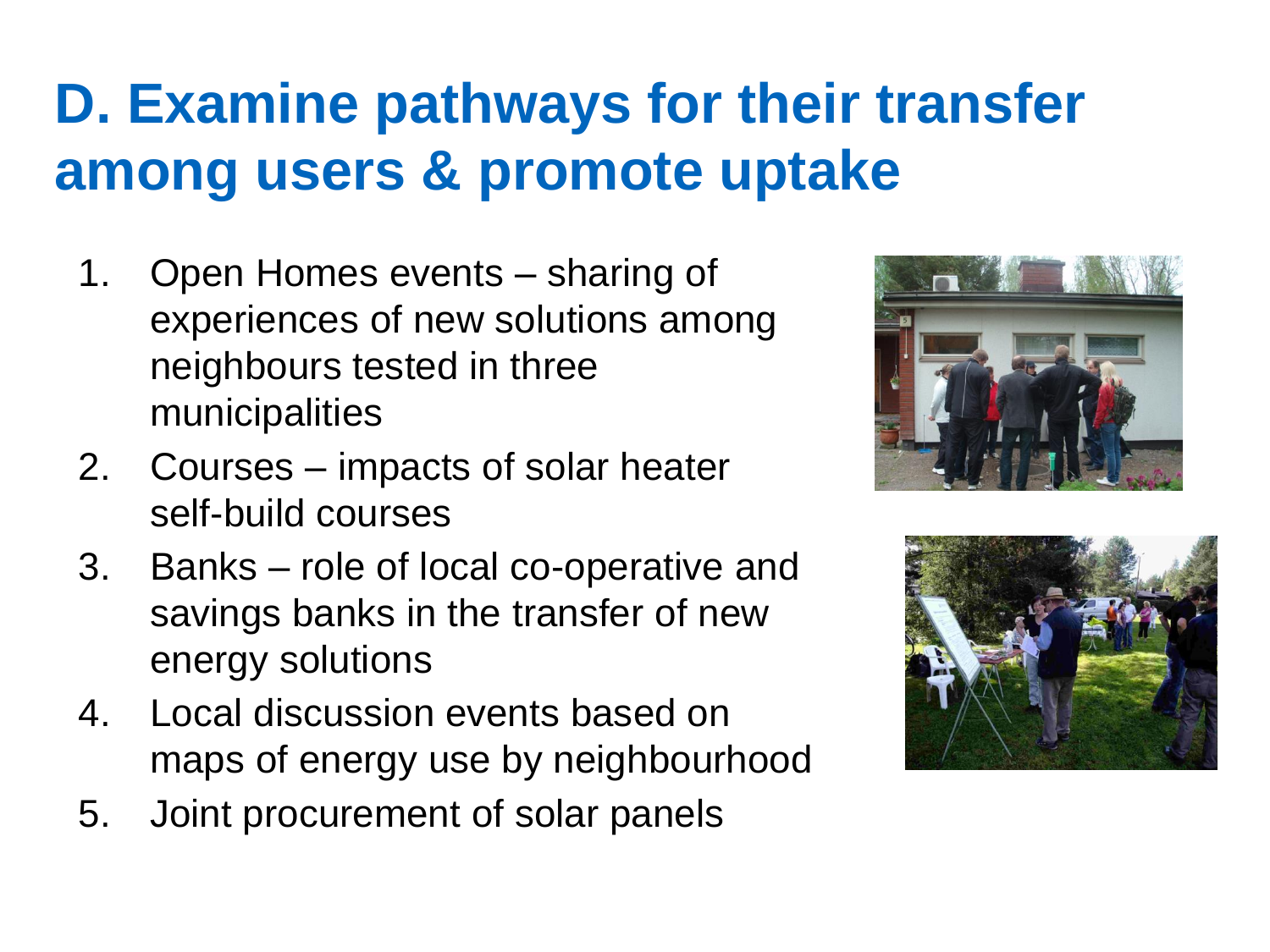#### **E. Rescaling and reframing of climate policy so that local and citizens' everyday activities are included**

Pragmatic climate policy

- builds on what is, not what ought to be (not in opposition to regulation or carbon pricing…)
- stimulates first steps for broader engagement
- supports connections between citizens and national policy: forums, Carbon-Neutral Municipalities
- builds on windows of opportunity (global oil price, private life changing event, change of ownership)

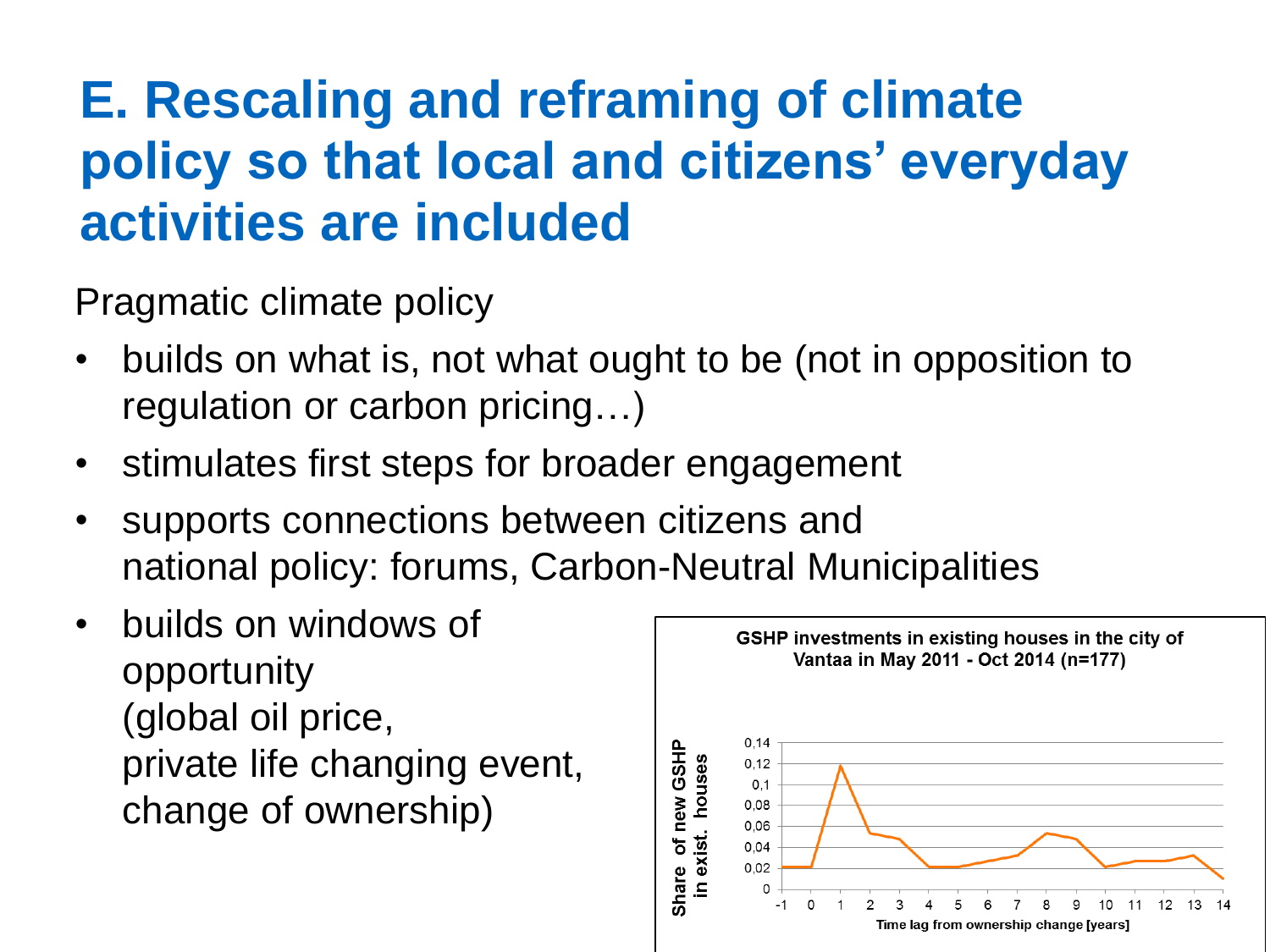#### **Publications – selection / 1**

Heiskanen E et al. (in print). The local community as "low-carbon lab": Promises and perils. Environmental Innovation and Sustainability Transitions.

Heiskanen et al. 2013. Learning about and involving users in energy saving on the local level. Journal of Cleaner Production 48: 241-249.

Hyysalo et al. 2013. Internet Forums and the Rise of the Inventive Energy User. Science & Technology Studies 26(1): 25-51.

Hyysalo et al. 2013. User innovation in sustainable home energy technologies. Energy Policy 55: 490–500.

Jalas & Rinkinen (2013). Stacking wood and staying warm: time, temporality and housework around domestic heating systems. Journal of Consumer Culture.

Jalas et al. 2014. Self-Building Courses of Solar Heat Collectors as Sources of Consumer Empowerment and Local Embedding of Sustainable Energy Technology. Science and Technology Studies 27(1): 76-96.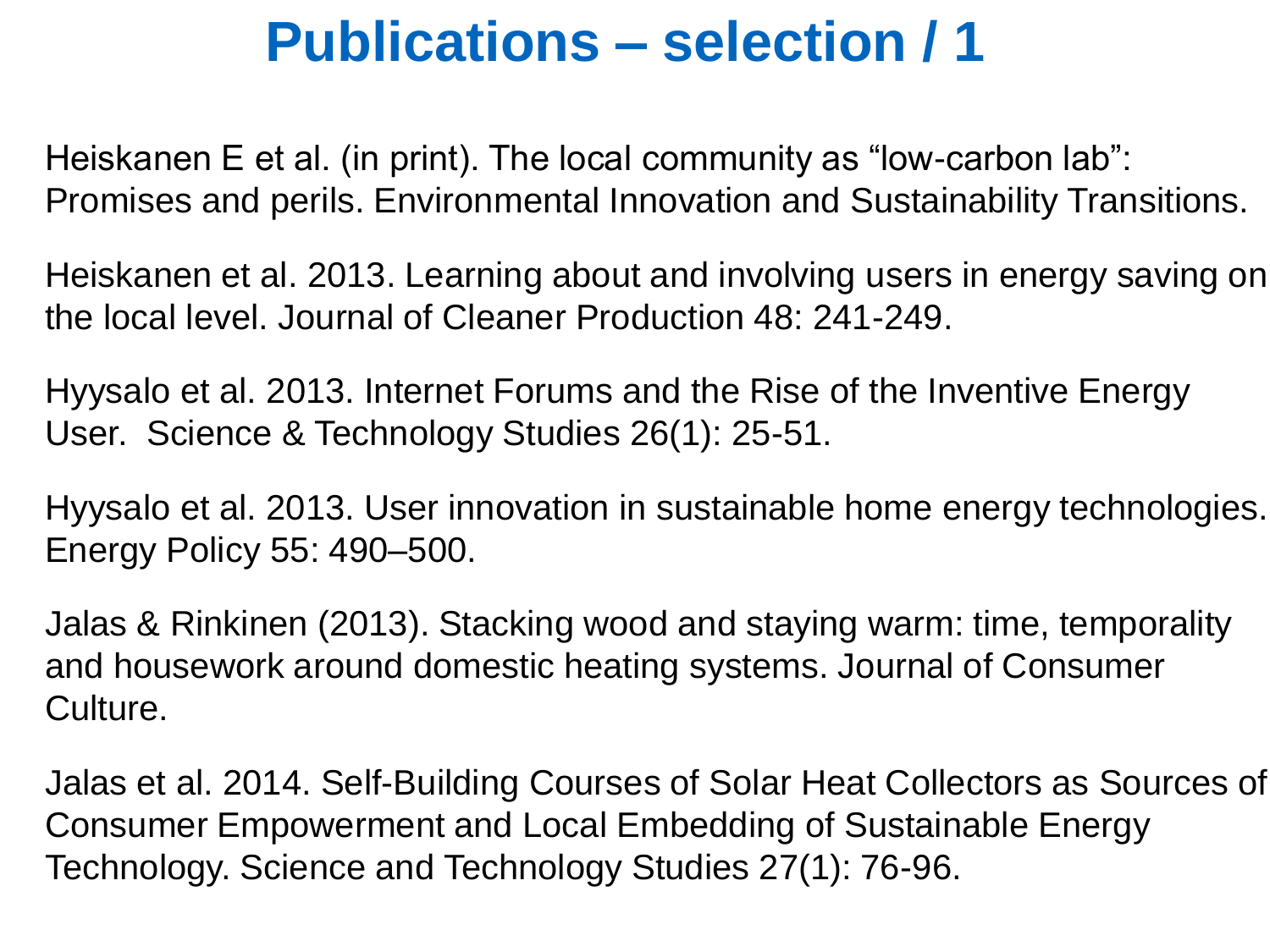#### **Publications – selection / 2**

Juntunen 2014. Domestication pathways of small-scale renewable energy technologies. Sustainability: Science, Practice, & Policy, 10(1): 1206-1030.

Mattinen et al. 2014. Modeling and visualization of residential sector energy consumption and greenhouse gas emissions, Journal of Cleaner Production 81: 70-80.

Mattinen et al. (in print). Energy use and greenhouse gas emissions of airsource heat pump and innovative ground-source air heat pump in cold climate. Journal of Industrial Ecology.

Nissinen et al. (in print). Combinations of policy instruments to decrease the climate impacts of housing, passenger transport and food in Finland. Journal of Cleaner Production.

Rinkinen 2013. Electricity blackouts and hybrid systems of provision: Users and the 'reflective practice'. Energy, Sustainability and Society 3(25): 1-10.